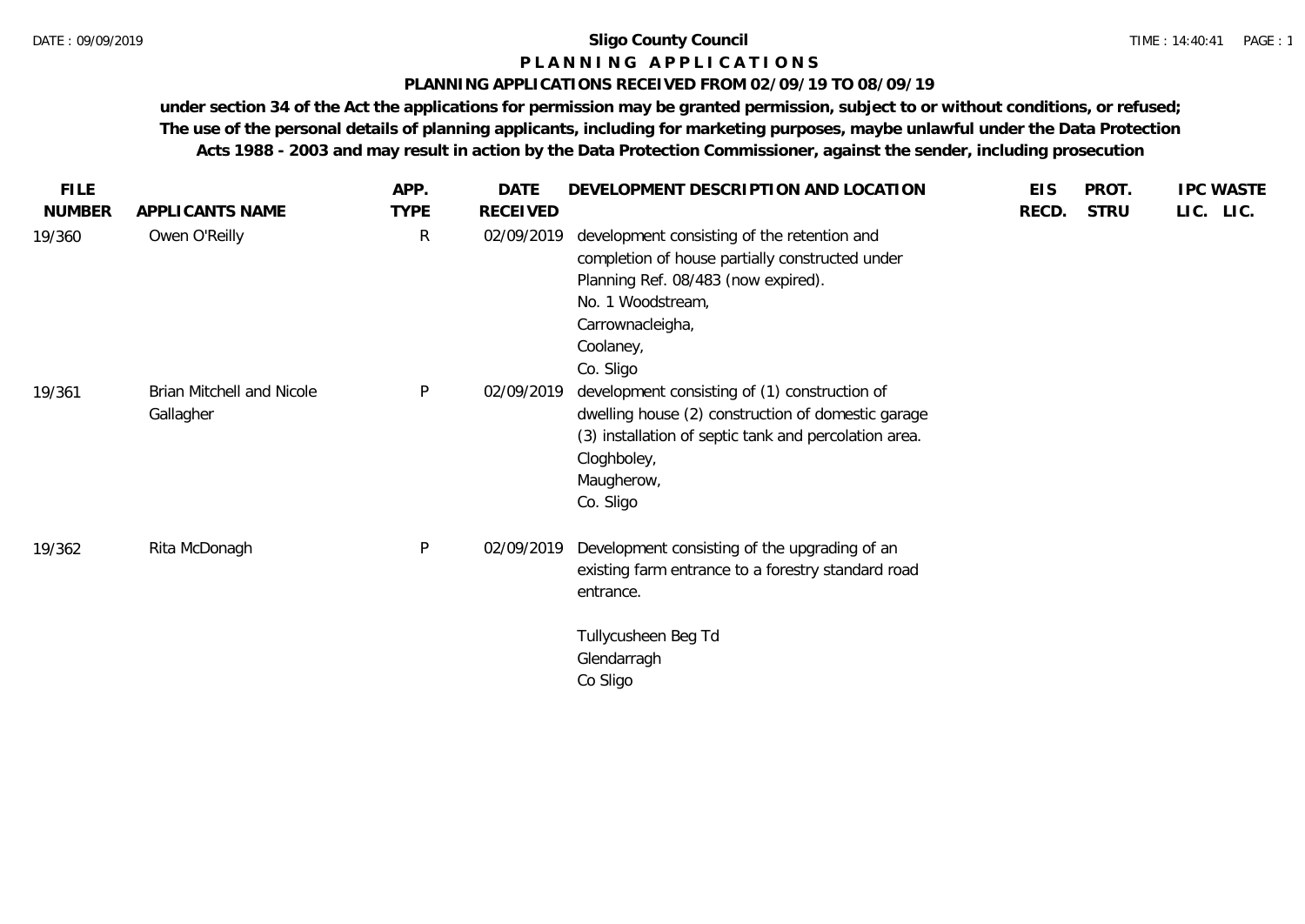#### **P L A N N I N G A P P L I C A T I O N S**

#### **PLANNING APPLICATIONS RECEIVED FROM 02/09/19 TO 08/09/19**

**under section 34 of the Act the applications for permission may be granted permission, subject to or without conditions, or refused; The use of the personal details of planning applicants, including for marketing purposes, maybe unlawful under the Data Protection Acts 1988 - 2003 and may result in action by the Data Protection Commissioner, against the sender, including prosecution**

| <b>FILE</b><br><b>NUMBER</b> | APPLICANTS NAME                 | APP.<br><b>TYPE</b> | <b>DATE</b><br><b>RECEIVED</b> | DEVELOPMENT DESCRIPTION AND LOCATION                                                                                                                                                                                                  | <b>EIS</b><br>RECD. | PROT.<br><b>STRU</b> | <b>IPC WASTE</b><br>LIC. LIC. |
|------------------------------|---------------------------------|---------------------|--------------------------------|---------------------------------------------------------------------------------------------------------------------------------------------------------------------------------------------------------------------------------------|---------------------|----------------------|-------------------------------|
| 19/363                       | John and Nicola<br>McDermottroe | P                   | 02/09/2019                     | Development consisting of the (a) demolition of<br>existing derelict dwelling house; (b) construction of<br>a proposed new dwelling house, septic tank system<br>and percolation area, complete with all associated<br>works.         |                     |                      |                               |
|                              |                                 |                     |                                | Lecarrow<br>Ballinafad<br>Co Sligo                                                                                                                                                                                                    |                     |                      |                               |
| 19/364                       | Dixons Carphone Group           | P                   | 03/09/2019                     | Development consisting of the installation of 10 No<br>external condenser's, 1 No Air Handling Unit within<br>a 2.1 m high palisade fence compound, new double<br>door and external vent louvre's within the service<br>yard at rear. |                     |                      |                               |
|                              |                                 |                     |                                | Unit 4, Sligo Retail Park<br>Carraroe<br>Sligo<br>F91 N522                                                                                                                                                                            |                     |                      |                               |
| 19/365                       | Gary Ward and Shauna<br>McCoy   | P                   | 05/09/2019                     | Development consisting of the construction of a<br>dwelling house, garage, proprietary effluent<br>treatment unit and soil polishing filter on site,<br>together with all ancillary site works and services.                          |                     |                      |                               |
|                              |                                 |                     |                                | Gortygara<br>Gurteen<br>Co Sligo                                                                                                                                                                                                      |                     |                      |                               |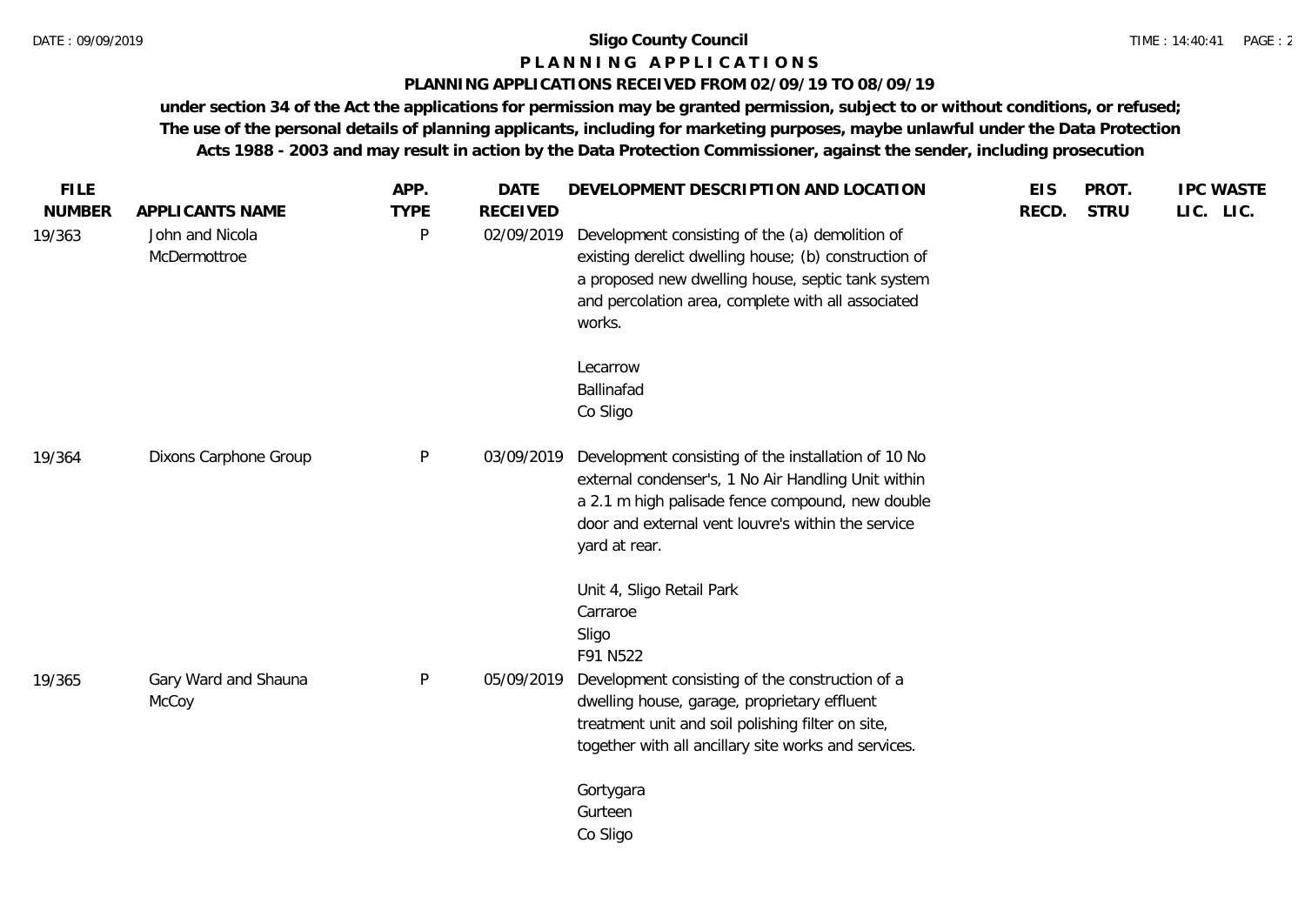#### **P L A N N I N G A P P L I C A T I O N S**

#### **PLANNING APPLICATIONS RECEIVED FROM 02/09/19 TO 08/09/19**

**under section 34 of the Act the applications for permission may be granted permission, subject to or without conditions, or refused; The use of the personal details of planning applicants, including for marketing purposes, maybe unlawful under the Data Protection Acts 1988 - 2003 and may result in action by the Data Protection Commissioner, against the sender, including prosecution**

| <b>FILE</b><br><b>NUMBER</b> | APPLICANTS NAME | APP.<br><b>TYPE</b> | <b>DATE</b><br><b>RECEIVED</b> | DEVELOPMENT DESCRIPTION AND LOCATION                                                                                                                                                                                                                                                           | <b>EIS</b><br>RECD. | PROT.<br><b>STRU</b> | <b>IPC WASTE</b><br>LIC. LIC. |
|------------------------------|-----------------|---------------------|--------------------------------|------------------------------------------------------------------------------------------------------------------------------------------------------------------------------------------------------------------------------------------------------------------------------------------------|---------------------|----------------------|-------------------------------|
| 19/366                       | Sean O Hara     | $\mathsf{R}$        | 05/09/2019                     | Development consisting of the retention of existing<br>agricultural three bay slatted house incorporating 12<br>cubicles, access/feeding passage, two cattle dry<br>beds, cattle crush, machinery storage area and<br>concrete aprons including all other ancillary site<br>work and services. |                     |                      |                               |
|                              |                 |                     |                                | Knockrawer<br>Culleens<br>Co Sligo                                                                                                                                                                                                                                                             |                     |                      |                               |
| 19/367                       | Mary O'Doherty  | P                   | 05/09/2019                     | Development consisting of the construction of<br>extension's and carrying out alterations to existing<br>dwelling house, together with all associated site<br>works.                                                                                                                           |                     |                      |                               |
|                              |                 |                     |                                | Carrowhubbuck South<br>Enniscrone<br>Co Sligo                                                                                                                                                                                                                                                  |                     |                      |                               |
| 19/368                       | Dympna Calvey   | P                   | 05/09/2019                     | for development consisting of the construction of a<br>dwelling house, garage and foul effluent treatment<br>system together with all ancillary site works and<br>services                                                                                                                     |                     |                      |                               |
|                              |                 |                     |                                | Drimina<br>Tubbercurry<br>Co. Sligo                                                                                                                                                                                                                                                            |                     |                      |                               |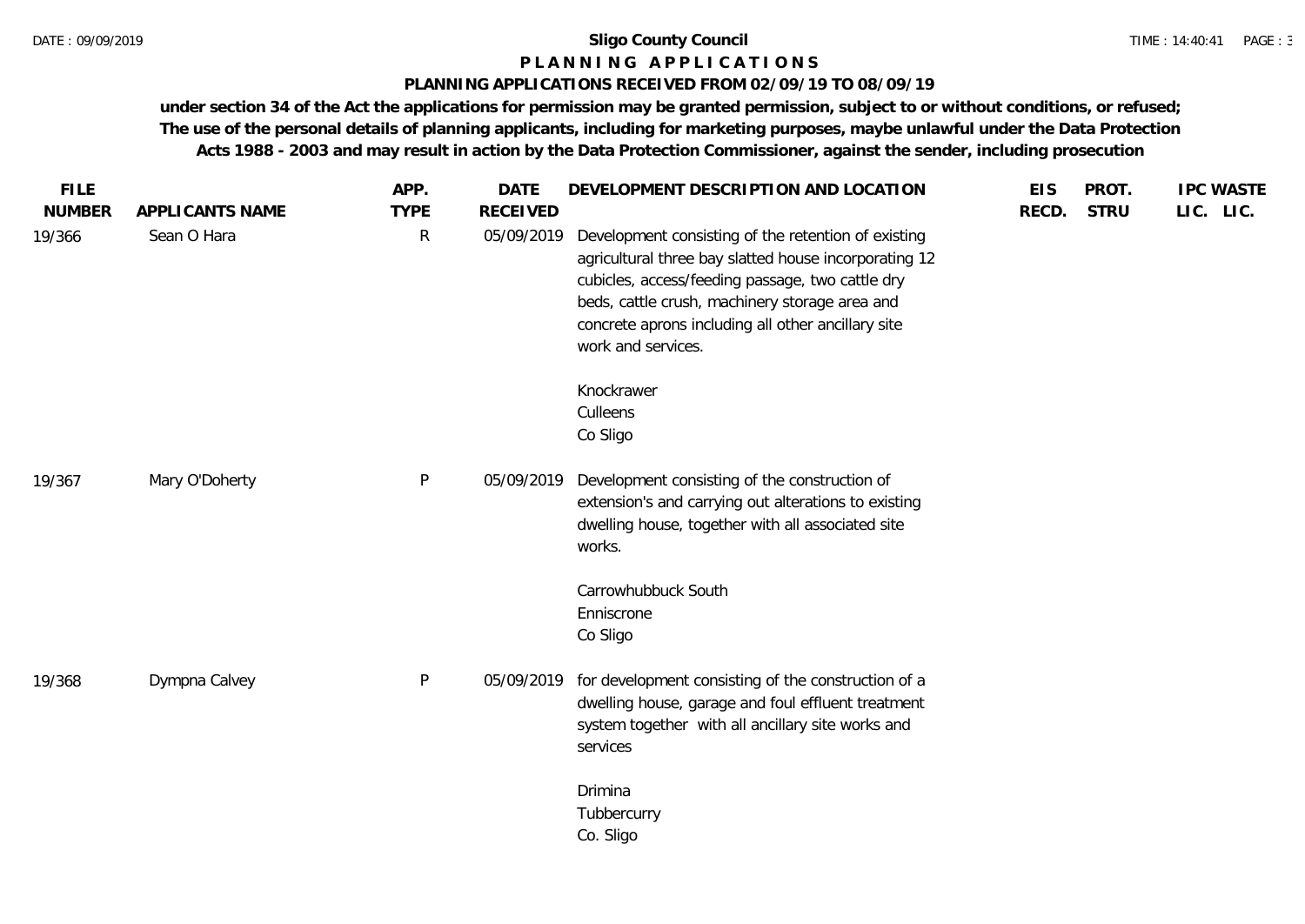#### **P L A N N I N G A P P L I C A T I O N S**

#### **PLANNING APPLICATIONS RECEIVED FROM 02/09/19 TO 08/09/19**

**under section 34 of the Act the applications for permission may be granted permission, subject to or without conditions, or refused; The use of the personal details of planning applicants, including for marketing purposes, maybe unlawful under the Data Protection Acts 1988 - 2003 and may result in action by the Data Protection Commissioner, against the sender, including prosecution**

| <b>FILE</b>   |                                        | APP.        | DATE            | DEVELOPMENT DESCRIPTION AND LOCATION                                                                                                                                                                | <b>EIS</b> | PROT.       | <b>IPC WASTE</b> |
|---------------|----------------------------------------|-------------|-----------------|-----------------------------------------------------------------------------------------------------------------------------------------------------------------------------------------------------|------------|-------------|------------------|
| <b>NUMBER</b> | APPLICANTS NAME                        | <b>TYPE</b> | <b>RECEIVED</b> |                                                                                                                                                                                                     | RECD.      | <b>STRU</b> | LIC. LIC.        |
| 19/369        | James Calvey                           | $\sf P$     | 05/09/2019      | Development consisting of the construction of<br>dwelling house, garage and foul effluent treatment<br>system together with all ancillary site works and<br>services.                               |            |             |                  |
|               |                                        |             |                 | Drimina<br>Tubbercurry<br>Co Sligo                                                                                                                                                                  |            |             |                  |
| 19/370        | Nicole Gallagher and Brian<br>Mitchell | $\sf P$     | 06/09/2019      | Development consisting of (1) construction of<br>dwelling house (2) construction of domestic garage<br>(3) installation of septic tank and percolation area.<br>Cloghboley<br>Maugherow<br>Co Sligo |            |             |                  |
|               | Total: 11                              |             |                 |                                                                                                                                                                                                     |            |             |                  |

\*\*\* END OF REPORT \*\*\*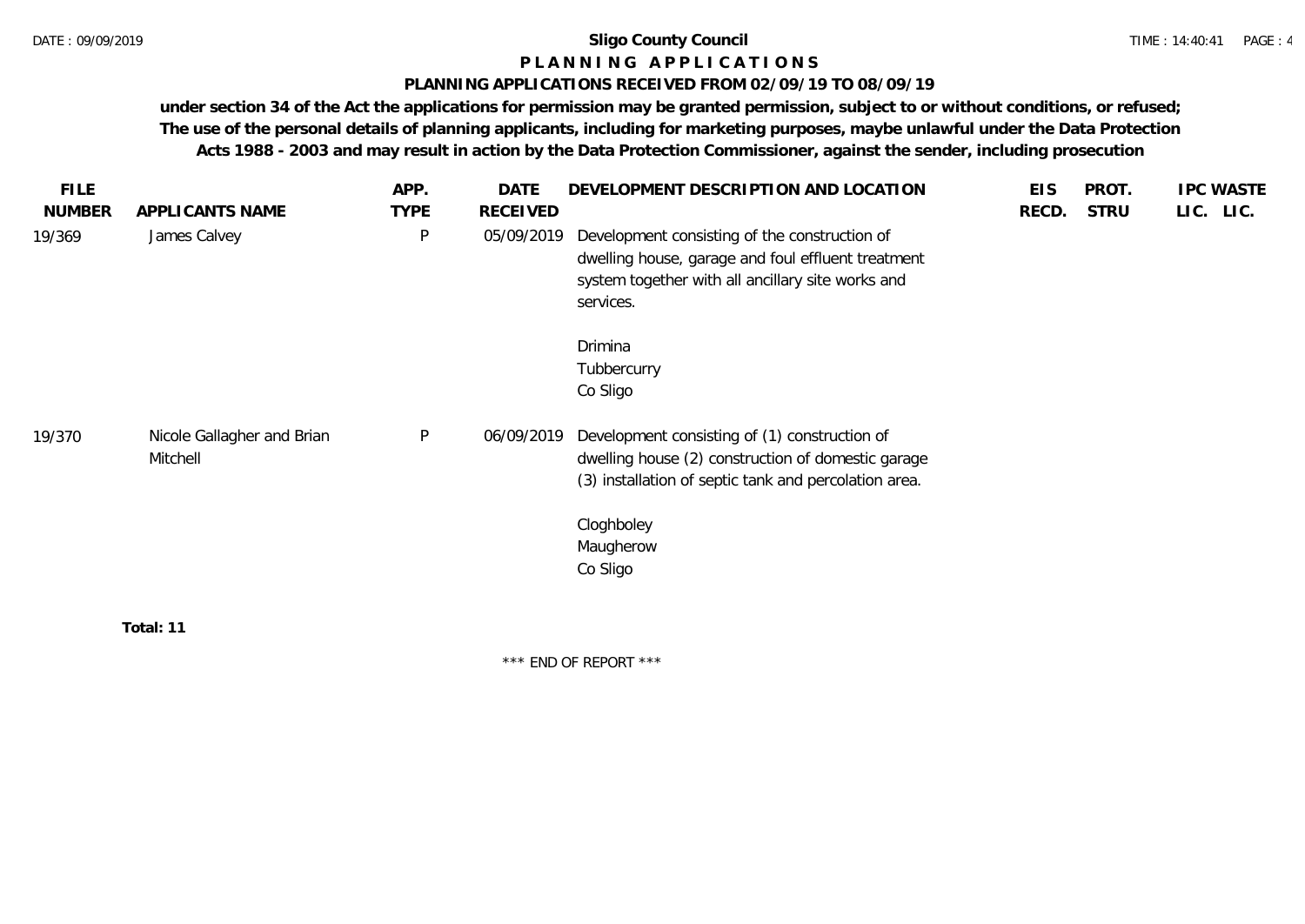# **P L A N N I N G A P P L I C A T I O N S**

## **PLANNING APPLICATIONS GRANTED FROM 02/09/2019 TO 08/09/2019**

**in deciding a planning application the planning authority, in accordance with section 34(3) of the Act, has had regard to submissions or observations recieved in accordance with these Regulations;**

**The use of the personal details of planning applicants, including for marketing purposes, maybe unlawful under the Data Protection Acts 1988 - 2003 and may result in action by the Data Protection Commissioner, against the sender, including prosecution.**

| <b>FILE</b>   |                 | APP.        | <b>DATE</b>     |                                                                                                                                                                                                                                                                     | M.O.        | M.O.          |
|---------------|-----------------|-------------|-----------------|---------------------------------------------------------------------------------------------------------------------------------------------------------------------------------------------------------------------------------------------------------------------|-------------|---------------|
| <b>NUMBER</b> | APPLICANTS NAME | <b>TYPE</b> | <b>RECEIVED</b> | DEVELOPMENT DESCRIPTION AND LOCATION                                                                                                                                                                                                                                | <b>DATE</b> | <b>NUMBER</b> |
| 19/284        | Denise O'Shea   | P           | 12/07/2019      | development consisting of the reconstruction of existing<br>dwelling to include demolition of parts of existing<br>dwelling and construction of new extensions to north,<br>south and east elevations of dwelling.<br>Knappagh More Td.<br>Strandhill Road<br>Sligo | 03/09/2019  | P428/19       |
| 19/288        | Brendan Brennan | P           | 15/07/2019      | Development consisting of the construction of 2 No. Bell<br>mouth entrances A and B onto public road to facilitate<br>access to forestry plantations together with Internal<br>access road and all associated site works.<br>Mweelroe                               | 03/09/2019  | P438/19       |
|               |                 |             |                 | Boyle<br>Co Sligo                                                                                                                                                                                                                                                   |             |               |
| 19/289        | John Smith      | P           | 15/07/2019      | Development consisting of the construction of Proprietary<br>Wastewater Treatment System and Percolation area<br>(PL09/556 refers)                                                                                                                                  | 03/09/2019  | P435/19       |
|               |                 |             |                 | Carrownaree<br>Ardnaglass<br>Skreen<br>Co Sligo                                                                                                                                                                                                                     |             |               |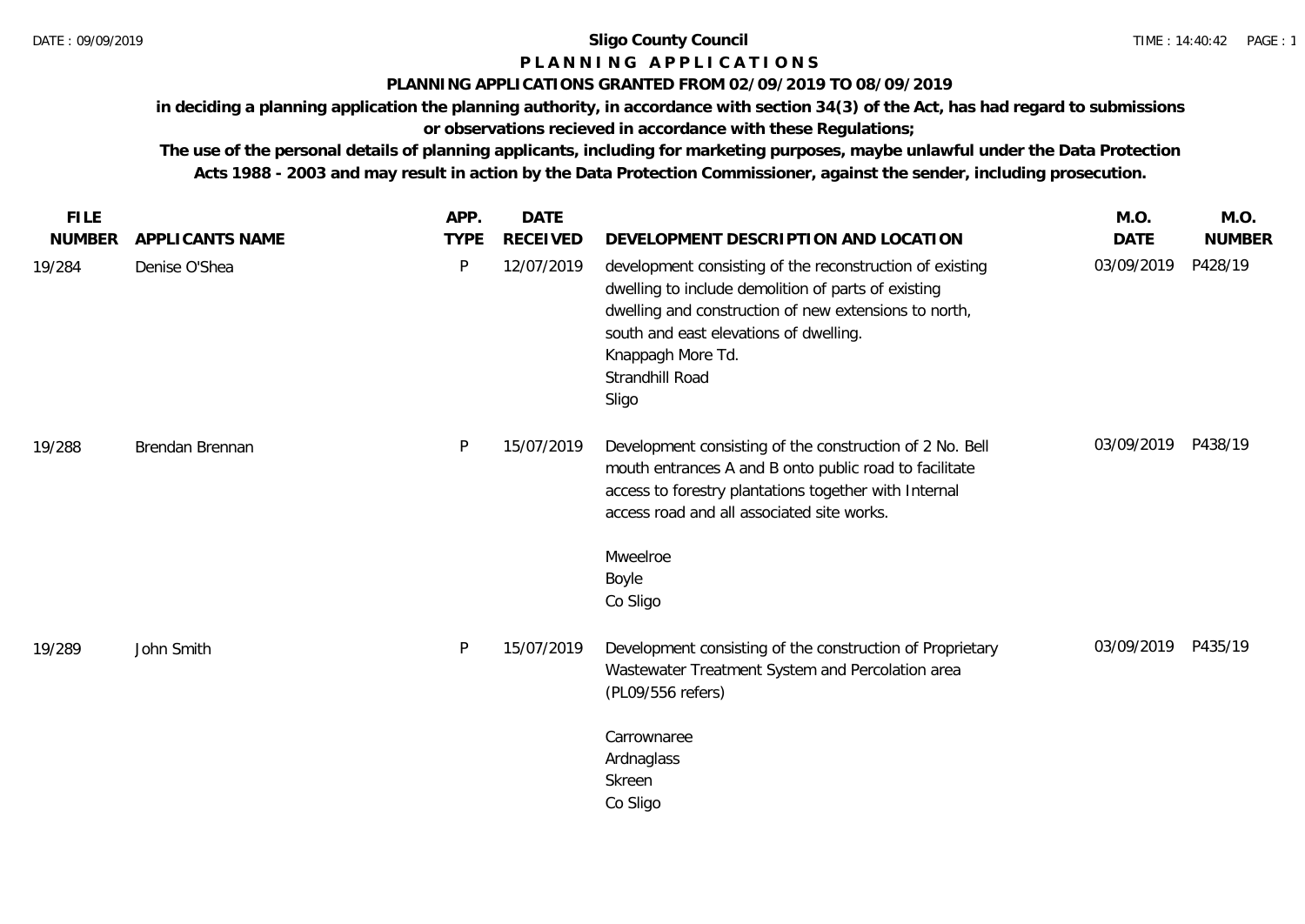# **P L A N N I N G A P P L I C A T I O N S**

### **PLANNING APPLICATIONS GRANTED FROM 02/09/2019 TO 08/09/2019**

**in deciding a planning application the planning authority, in accordance with section 34(3) of the Act, has had regard to submissions or observations recieved in accordance with these Regulations;**

**The use of the personal details of planning applicants, including for marketing purposes, maybe unlawful under the Data Protection Acts 1988 - 2003 and may result in action by the Data Protection Commissioner, against the sender, including prosecution.**

| <b>TYPE</b><br>APPLICANTS NAME<br>P | RECEIVED<br>17/07/2019        | DEVELOPMENT DESCRIPTION AND LOCATION<br>Development consisting of the construction of a 3 bay                                                                                                               | DATE<br>05/09/2019    | <b>NUMBER</b><br>P444/19 |
|-------------------------------------|-------------------------------|-------------------------------------------------------------------------------------------------------------------------------------------------------------------------------------------------------------|-----------------------|--------------------------|
|                                     |                               |                                                                                                                                                                                                             |                       |                          |
|                                     |                               | slatted cattle shed (178sq.m plan floor area) with<br>underground slurry storage tank, concrete aprons and<br>associated site works.                                                                        |                       |                          |
|                                     |                               | Cloonamahan                                                                                                                                                                                                 |                       |                          |
|                                     |                               | Co Sligo                                                                                                                                                                                                    |                       |                          |
| P                                   | 18/07/2019                    | Development consisting of the construction of a dwelling<br>house, garage, proprietary treatment unit and soil<br>polishing filter on site, together with all ancillary site<br>works and services on site. | 03/09/2019            | P436/19                  |
|                                     |                               | Carrowreagh Cooper<br>Tubbercurry                                                                                                                                                                           |                       |                          |
|                                     | Mark Molloy & Sinead McIntyre |                                                                                                                                                                                                             | Collooney<br>Co Sligo |                          |

\*\*\* END OF REPORT \*\*\*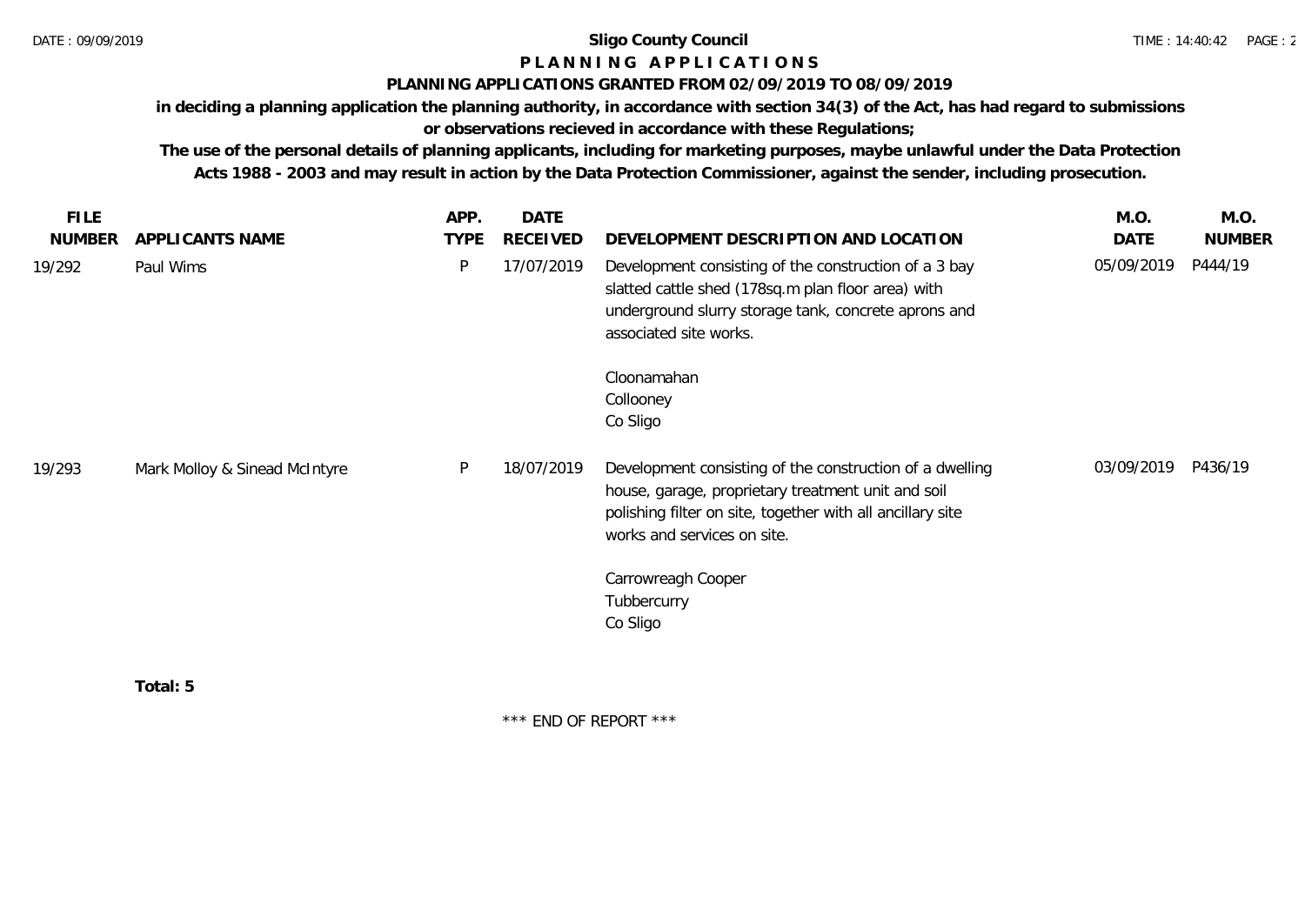### **P L A N N I N G A P P L I C A T I O N S**

#### **PLANNING APPLICATIONS REFUSED FROM 02/09/2019 TO 08/09/2019**

**in deciding a planning application the planning authority, in accordance with section 34(3) of the Act, has had regard to submissions or observations recieved in accordance with these Regulations;**

**The use of the personal details of planning applicants, including for marketing purposes, maybe unlawful under the Data Protection Acts 1988 - 2003 and may result in action by the Data Protection Commissioner, against the sender, including prosecution.**

| <b>FILE</b>   |                                                     | A DE        | $\sim$ $\sim$ $\sim$<br>DA I | <b>ENT DESCRIPTION AND</b><br>$\cap$ nn.<br>)E\/F<br>. JIEN L<br>பட | IVI.U       | IVI.U         |
|---------------|-----------------------------------------------------|-------------|------------------------------|---------------------------------------------------------------------|-------------|---------------|
| <b>NUMBER</b> | <b>ANTS NAME</b><br>A DDI<br>$\sqrt{2}$<br>CAN<br>u | <b>TVDL</b> | ◡⊢                           | <b>OCATION</b>                                                      | <b>DATF</b> | <b>NUMBER</b> |

/

**Total: 0**

\*\*\* END OF REPORT \*\*\*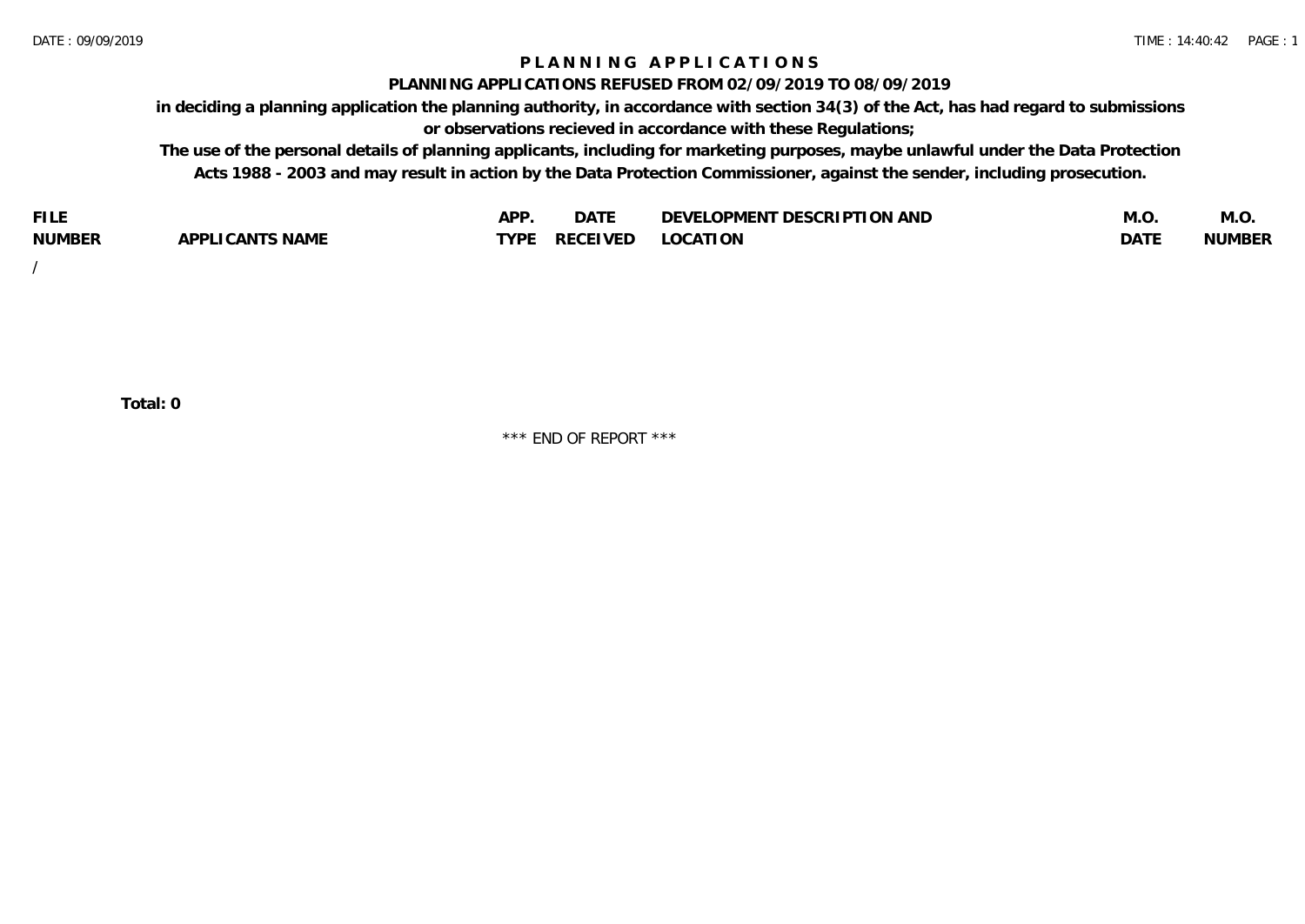## **A N B O R D P L E A N A L A APPEALS NOTIFIED FROM 02/09/2019 TO 08/09/2019**

| <b>FILE</b> | APPLICANTS NAME    | APP  | DECISON L   | L.A. DEVELOPMENT DESCRIPTION AND LOCATION | B.F         |
|-------------|--------------------|------|-------------|-------------------------------------------|-------------|
|             | NUMBER AND ADDRESS | TYPE | <b>DATE</b> | <b>DEC</b>                                | <b>DATE</b> |

 **Total : 0**

**\*\*\*\*\*\*\*\*\*\*\*\* END OF REPORT \*\*\*\*\*\*\*\*\*\*\*\***